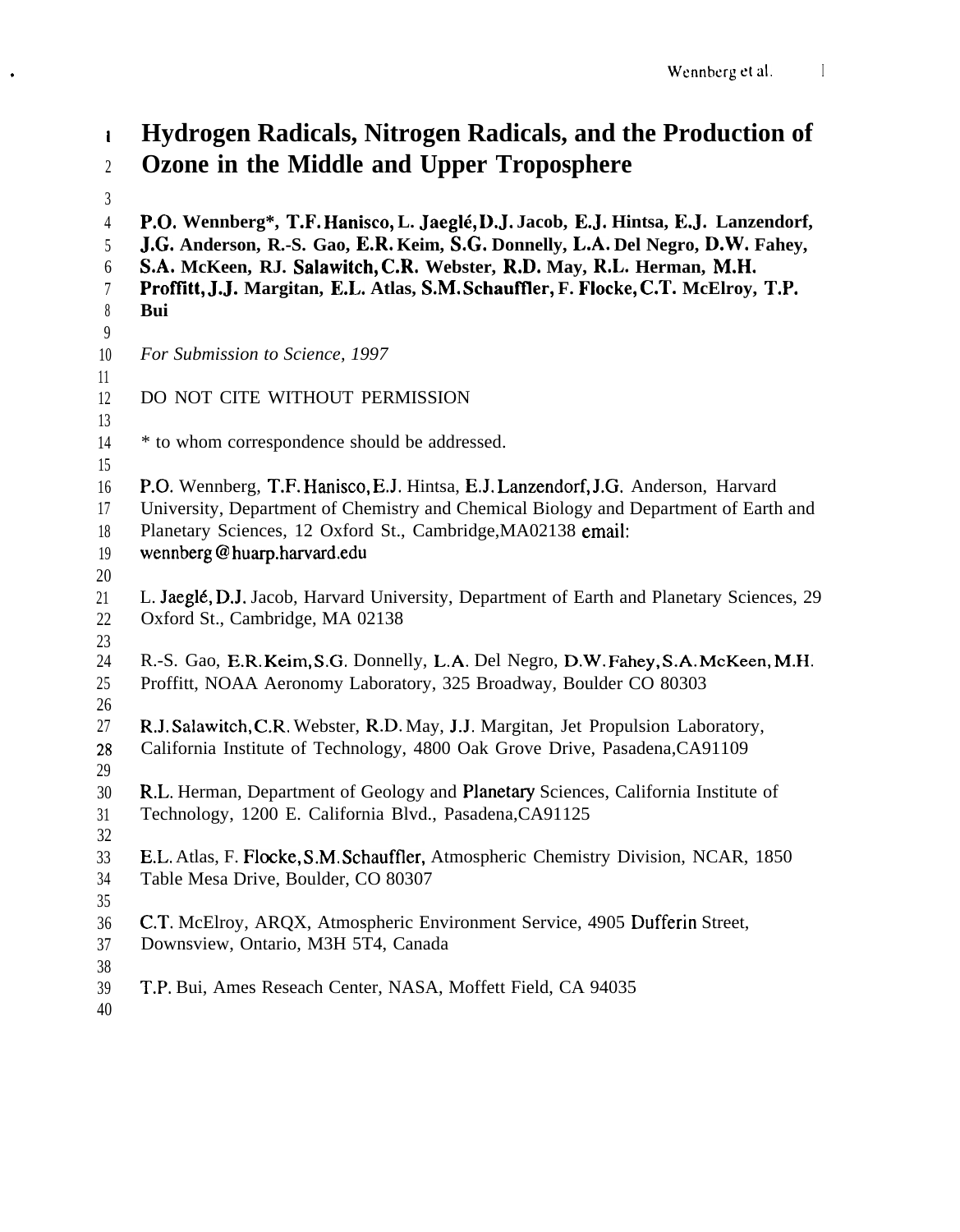$\overline{2}$ 

41 42 43 44 45 46 47 48 49 50 51 52 53 54 55 56 57 58 59 **Abstract.** The concentrations of hydrogen radicals, OH and  $HO_2$ , in the middle and upper troposphere were measured simultaneously with those of NO,  $O_3$ ,  $CO, H<sub>2</sub>O, CH<sub>4</sub>$ , non-methane hydrocarbons, and with the ultraviolet and visible radiation field. The data allow a direct examination of the processes that produce  $O_3$  in this region of the atmosphere. Comparison of the measured concentrations of OH and  $HO<sub>2</sub>$  with calculations based on their production from water vapor, ozone, and methane demonstrate that these sources are insufficient to explain the observed radical concentrations in the upper troposphere. The photolysis of carbonyl and peroxide compounds transported to this region from the lower troposphere may provide the source of  $HO<sub>x</sub>$  required to sustain the measured abundances of these radical species. The mechanism by which NO influences the production of  $O_3$  is also illustrated by the measurements. In the upper tropospheric air masses sampled, the production rate for ozone (determined from the measured concentrations of  $HO<sub>2</sub>$  and NO) is calculated to be about 1 part per billion by volume each day. This production rate is faster than previously thought, and implies that anthropogenic activities that add NO to the upper troposphere, such as biomass burning and aviation, will lead to production of more  $O_3$  than expected.

60

61 62 63 64 65 66 67 68 69 70 71 72 73 74 The hydrogen radicals OH and  $HO_2$  (collectively known as  $HO_x$ ) are central to the photochemistry of the troposphere  $(1)$ . Although present at a mixing ratio of typically less than a few parts per trillion by volume (pptv), OH largely defines the oxidative power of the atmosphere (2). The oxidation of carbon monoxide (CO) and other hydrocarbons by OH is the dominant mechanism for the production of  $O_3$  in the troposphere. It has been long assumed that the major source of  $HO<sub>x</sub>$  in the lower atmosphere is the reaction of excited state oxygen atoms (produced in the photolysis of  $O_3$ ) with H<sub>1</sub>0, with an important contribution from the oxidation of methane  $(CH_4)$ . Photochemistry has been thought to be slow in the upper troposphere (defined here as the region between 8 km and the local tropopause) because the low concentration of  $H_2O$  was thought to preclude significant  $HO_x$  chemistry. It has been suggested, however, that the photolysis of acetone (3), hydrogen peroxide, HOOH (4), and methylhydrogen peroxide,  $CH_3OOH$  (5.6), transported from the lower troposphere can provide a significant source of  $HO_x$  in the upper troposphere.

75

76 77 78 79 80 81 82 83 84 We report here observations of OH and  $HO<sub>2</sub>$  in the upper troposphere. The measured concentrations of these radicals are significantly larger than would be expected on the basis of production from  $O_3$ , H<sub>2</sub>O, and CH<sub>4</sub> alone. Inclusion of production of HO<sub>x</sub> from the photolysis of acetone leads to much better agreement between calculated and observed HO<sub>x</sub>. However, in air masses where there are indications of recent convective transport from the lower troposphere, observed concentrations of  $HO<sub>x</sub>$  are often greater than calculated even when  $HO_x$  production from acetone is included. This finding is consistent with the theory that additional  $HO_x$  sources, such as peroxides, are important in the photochemistry of this region of the atmosphere.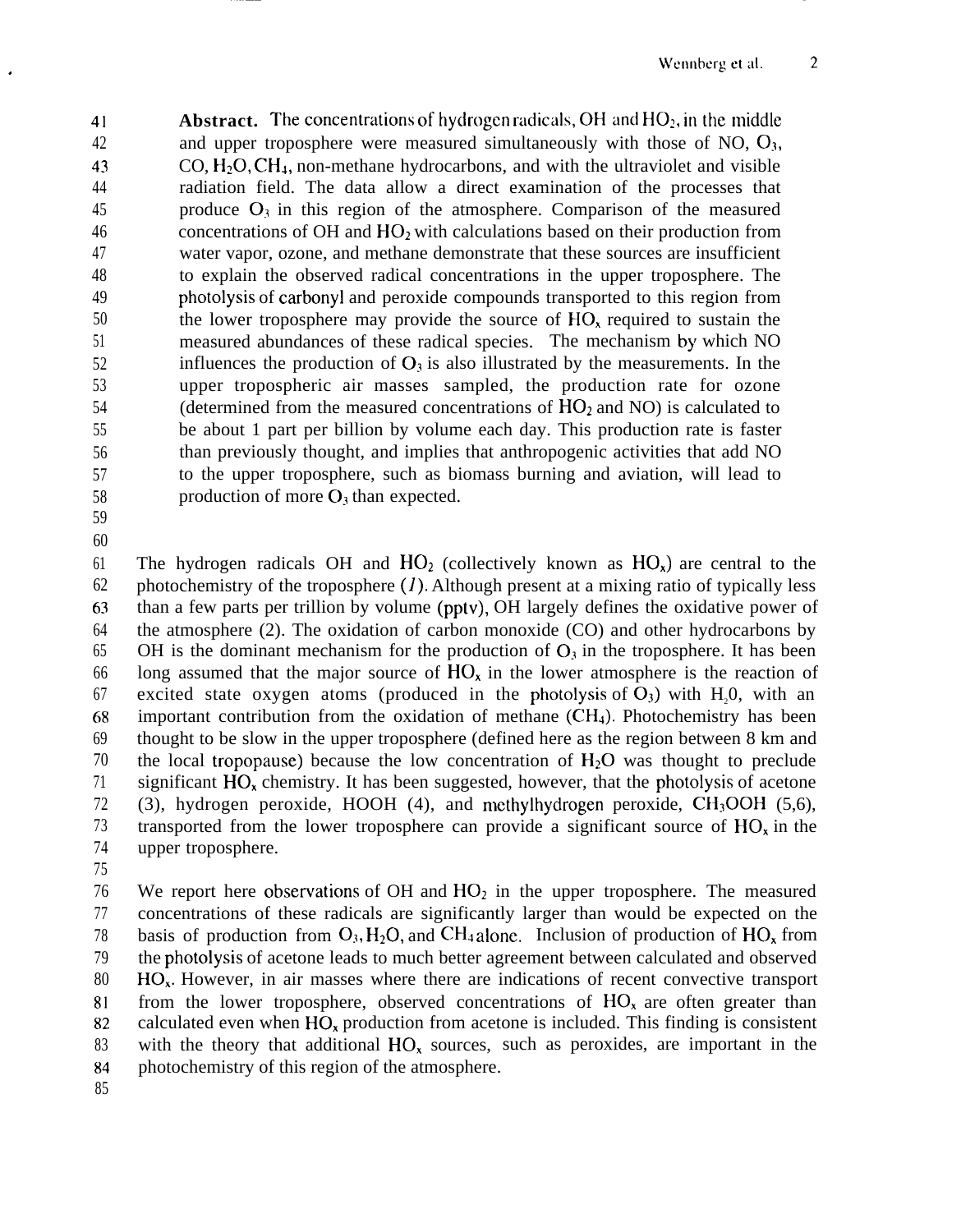86 87 88 89 90 91 These observations suggest that photochemistry in the upper troposphere has a much greater global significance than previously believed. The production of  $O_3$  in this region is rapid, and this chemistry influences (he radiative balance at Earth's surface. These measurements directly illustrate that in the upper troposphere, the production rate of ozone increases rapidly with the concentration of NO. Thus, the presence of larger than expected concentrations of  $HO<sub>x</sub>$  means that  $NO<sub>x</sub>$  pollution emitted from aircraft will lead

- 92 to the production of significantly more  $O_3$  than calculated in recent modeling work (7).
- 93

### 94 95 **Measurements**

96 97 98 99 100 101 All observations were obtained between October 1995 and August 1996 with instruments aboard the NASA ER-2 aircraft (8). The flights were made near the airfields of operation: NASA-Ames Research Center, Mountain View, California (37°N, 122°W) and Barbers Point Naval Air Station, Hawaii (21 'N, 158<sup>o</sup>W). Typically, the ER-2 ascended quickly to 10 km before commencing a series of flight legs of 1/2 hour duration, staggered at approximately 2 km until maximum altitude was reached (21 km).

102

103 104 105 106 107 108 109 110 111 112 A key test of both the instrumentation and our understanding of atmospheric photochemistry is the measurement of the diurnal dependence of the concentration of the free radical species,  $OH$ ,  $HO<sub>2</sub>$ , and  $NO$ . Because these radicals are produced by photolytic processes, their concentration is expected to be negligible at night. On 3 August 1996, the ER-2 flew a series of flight legs near Hawaii beginning one hour prior to sunrise. In contrast to the other flights, the ER-2 maintained constant altitude ( 11.8 km) for many flight legs. The measured concentration of the hydrogen radicals, ([OH] and  $[HO_2]$ ], were not statistically different from zero during the night (Fig. 1). This directly demonstrates that the ER-2  $HO_x$  instrument does not suffer from artifacts that have hampered previous attempts to measure tropospheric OH with laser-based techniques (9).

113

114 115 116 117 118 119 120 We have used a photochemical model, constrained by the measured [NO], [CO], and the hydrogen radical precursors,  $[O_3]$ ,  $[H_2O]$ , and  $[CH_4]$  to calculate  $[OH](10)$ . Consistent with the observations, the calculated [OH] depends strongly on [NO] (Fig. 1). However, the absolute magnitude is significantly smaller than the measurements. The disagreement is largest at high solar zenith angles (sza). As will be discussed, the discrepancy is typical of upper tropospheric measurements and reflects the presence of primary  $HO<sub>x</sub>$  sources in addition to the simple  $O_3$ ,  $H_2O$ , and  $CH_4$  photochemistry.

121

#### 122 The catalytic cycling of  $HO_x$  and the production of  $O_3$

123 124 125 126 127 128 129 The partitioning of the  $HO_x$  family between OH and  $HO_2$  changes significantly as a function of altitude, reflecting important differences between the photochemistry of the stratosphere and the troposphere. In the lower stratosphere, the cycling of  $OH$  and  $HO<sub>2</sub>$ via reactions with  $O_3$  represents an important catalytic pathway for  $O_3$  destruction (11). In the upper troposphere, on the other hand, the low temperature, low mixing ratio of  $O<sub>3</sub>$ ( $\leq$  150 parts per billion by volume (ppbv)), and high abundance of CO ( $>$  50 ppbv)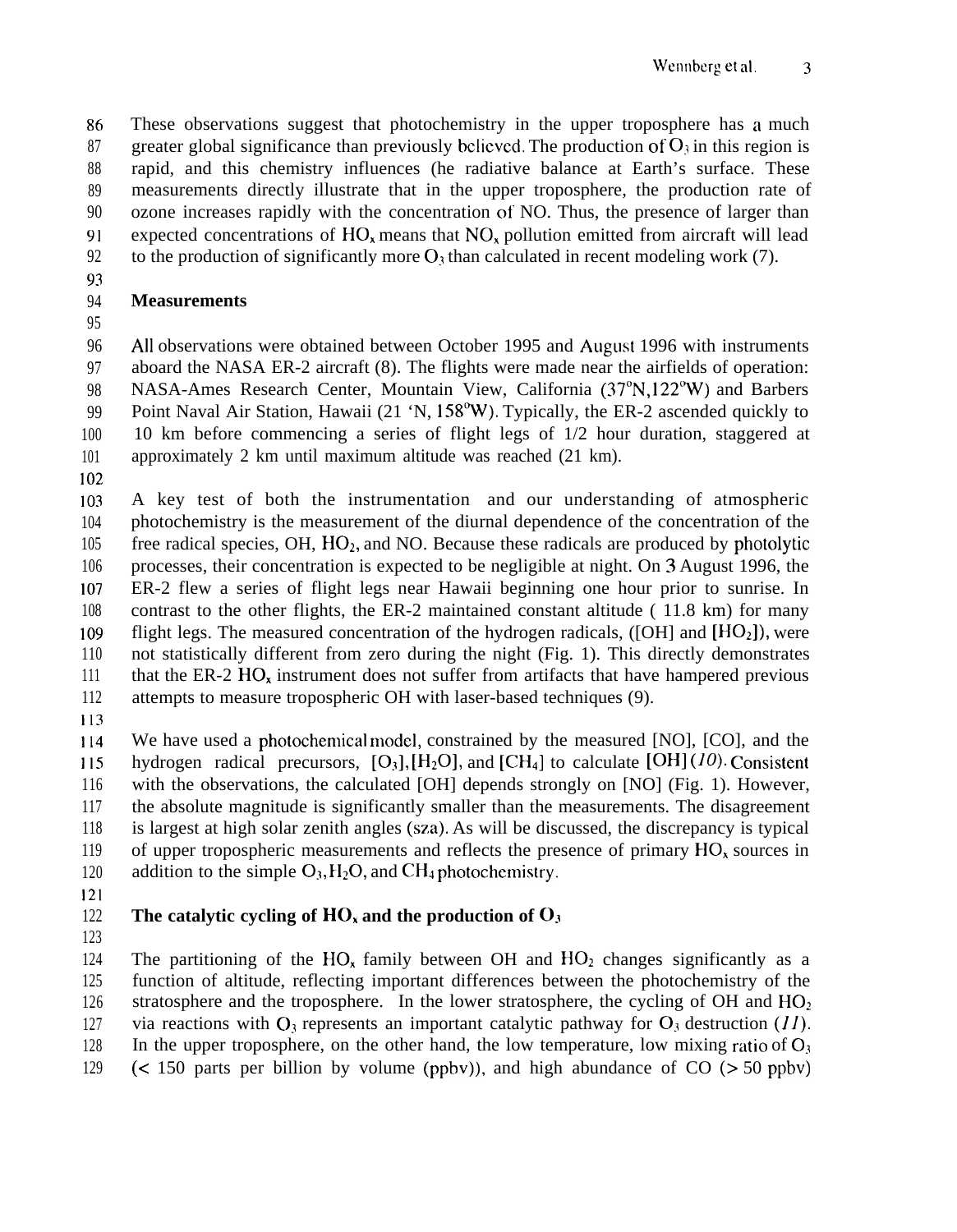(2)

(4)

I <sup>30</sup> 131 completely change the impact of  $HO_x$  catalysis. HO<sub>x</sub> cycling changes from being the major sink of  $O_3$  in the lower stratosphere to the major source of  $O_3$  in the upper troposphere:

132

133

$$
\text{OH} + \text{CO} \qquad \xrightarrow{\text{O}_2} \text{HO}_2 + \text{CO}_2 \tag{1}
$$

| 134 | $HO_2 + NO$ | $—$ | $OH + NO_2$ |
|-----|-------------|-----|-------------|
| 135 | $NO_2 + hv$ | $—$ | $NO + O$    |
| 136 | (3)         |     |             |

136

$$
I\,37
$$

$$
\frac{137}{138} \quad \frac{O + O_2 \longrightarrow O_3}{\text{Net: } CO + O_2 + O_2 \longrightarrow CO_2 + O_3.}
$$

I 39

140 141 142 143 144 145 146 147 148 149 150 Simultaneous measurements of  $[OH]$ ,  $[HO_2]$ ,  $[NO]$ , and  $[CO]$ , combined with the measured rate coefficients for reactions 1 and 2  $(12)$ , provide a direct test of this photochemistry. The agreement between the measured and calculated ratio of  $[HO_2]$  to [OH] in the upper troposphere is quite remarkable (Fig. 2), particularly given that the uncertainty in the rate of reaction 1 alone has been estimated to be nearly a factor of two (16) (12). The data suggest that the photochemical processes that cycle  $HO<sub>x</sub>$  and lead to  $O_3$  production (reactions 1 and 2) are well understood. Provided that reactions 1 and 2 define the major pathway for cycling OH and  $HO<sub>2</sub>$ , the rate of  $O<sub>3</sub>$  production will equal the rate of these reactions:  $P_{Q_2} = k_1 x$  [OH] x [CO] =  $k_2 x$  [HO<sub>2</sub>] x [NO]. To understand the production of  $O_3$  in the upper troposphere we therefore need to understand what controls the absolute concentration of  $HO<sub>x</sub>$ .

151

#### 152 **Sinks and Sources of HO, in the upper troposphere**

153

154 155 156 I 57 To test whether our understanding of the  $HO_x$  budget is complete, we calculate the rate of HO<sub>x</sub> destruction (which can be inferred from the ER-2 measurements) and ask whether this sink can be balanced by known sources. We expect production and loss to balance because the lifetime of  $HO_x$  in the upper troposphere is relatively short (5-30 minutes).

- 158
- 159 *HO. Sinks*

160 161 162 163 I&l 165 Individually, the lifetime of OH or H0, is seconds to minutes and is determined largely by the rates of reactions 1 and 2 which cycle OH and  $HO_2$  rapidly. The lifetime of the  $HO<sub>x</sub>$ family, however, is significantly longer and is determined by processes that eventually lead to the production of water vapor. The loss rate of  $HO<sub>x</sub>$  can be estimated using the measurements of [OH],  $[HO_2]$ , [NO], and  $[NO_v](13)$ , combined with calculated photolysis rates  $(10)$  and the measured kinetic rate constants  $(12)$ .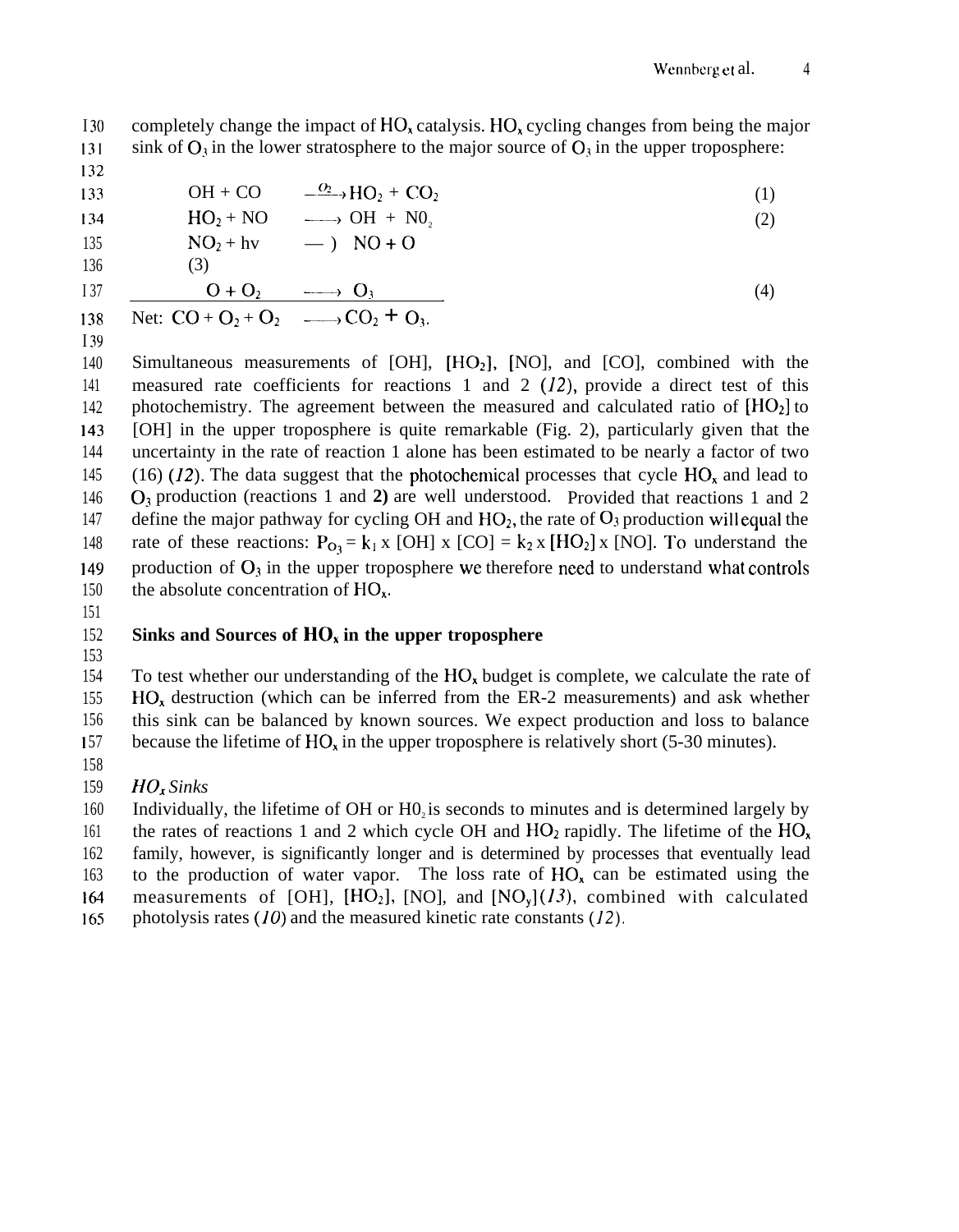The major processes that remove  $HO<sub>x</sub>$  in the upper troposphere are: 167 168  $OH + HO<sub>2</sub>$  $\rightarrow$  H<sub>2</sub>O + O<sub>2</sub> 169 *(5)* 170 171  $HO<sub>2</sub> + HO<sub>2</sub> + M$  $\rightarrow$  $H_2O_2 + O_2 + M$ *(6)*  $\frac{OH + H_2O_2 \rightarrow H_2O + HO_2}{OH + H_0}$ <br>net:  $OH + H_0 \rightarrow H_0 + O_2$ 172 173 174 175  $O H + NO_2 + M \rightarrow HNO_3 + M$ (7) 176  $OH + HNO<sub>3</sub> + H<sub>2</sub>O + NO<sub>3</sub>$ 177 net: OH + OH +  $NO<sub>2</sub>$  + H<sub>2</sub>0 + NO<sub>3</sub> 178  $HO_2 + NO_2 + M + HNO_4 + M$  (8) 179 180  $OH + HNO<sub>4</sub> \rightarrow H<sub>2</sub>0 + NO<sub>2</sub> + O<sub>2</sub>$ net: O H + H  $0_2 \rightarrow$  H<sub>2</sub>O + O<sub>2</sub> 181 182 183 The competition between photolysis of  $H_2O_2$ ,  $HNO_3$ , and  $HNO_4$  and their reaction with OH determines the efficiency of  $HO<sub>x</sub>$  removal for processes 6-8. From our measurements 184 and the appropriate rate constants for these reactions  $(12)$ , we estimate that process 5 185 186 accounts for more than 60 percent of the total loss rate of  $HO_x$  in most of the upper 187 tropospheric air masses sampled. As a result, the sink depends quadratically on  $[HO_x]$  and 188 the photochemistry is strongly buffered. 189 190 *Autocatalytic HO. Sources* The concentrations of  $HO<sub>x</sub>$  are partially maintained through the autocatalytic oxidation of 191 192 hydrocarbons. For example, although OH is initially consumed in the oxidation of  $CH_4$ : 193  $OH + CH4 + CH<sub>3</sub> + H<sub>2</sub>0$ , (9) 194 195 subsequent chemistry leads to net  $HO<sub>x</sub>$  production: 196 197  $CH_3 + O_2 \rightarrow CH_3OO$ 198  $CH<sub>3</sub>OO + NO \rightarrow CH<sub>3</sub>O + NO<sub>2</sub>$ 199 (lo) 200  $CH_3O + 0_2 \rightarrow CH_2O + HO_2$  $CH<sub>2</sub>0 + hy$   $\rightarrow H<sub>2</sub> + CC$ 201  $(-2/3)$  $\frac{2O_2}{\sqrt{3}}$  2 **HO**<sub>2</sub> + **co (-1/3)** 202 203 204 When [NO] is sufficiently high (which is usually the case in the upper troposphere) almost

205 206 207 208 209 two molecules of  $HO<sub>2</sub>$  are produced for each OH lost via reaction 9 (14). Although oxidation of other hydrocarbons also results in net production of  $HO<sub>x</sub>$ , in the air masses sampled, the rate of CH<sub>4</sub> oxidation significantly exceeds the oxidation rate of all other hydrocarbons combined  $(15)$ . From the measured [OH] and  $[CH_4]$ , we calculate that autocatalytic HO<sub>x</sub> production is equal to approximately half of the calculated HO<sub>x</sub> sink.

I 66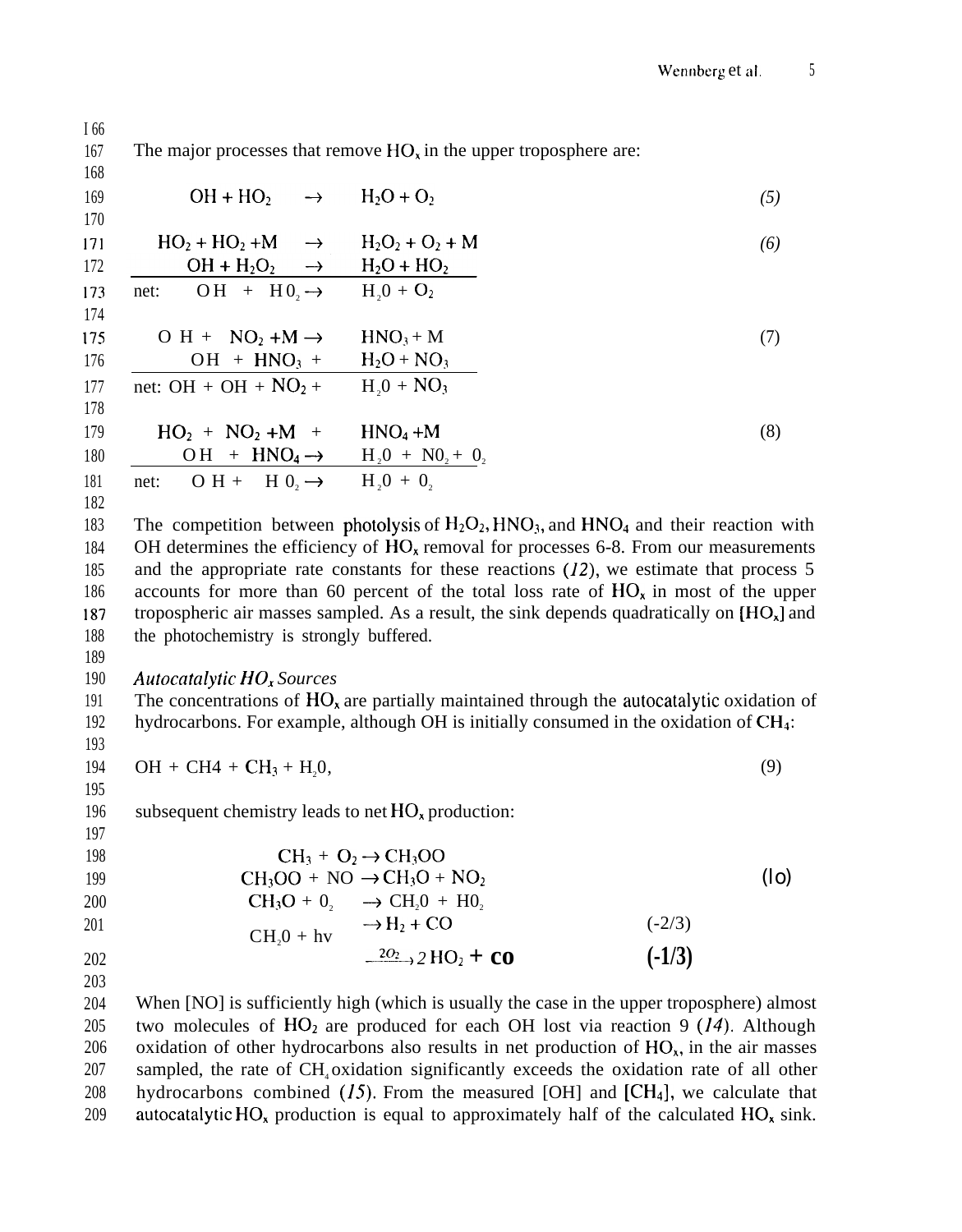210 211 This source can only amplify other sources; without so-called primary sources of HO<sub>x</sub> there would be no OH and hence autocatalytic production would not occur.

213 *Primary Sources of HO<sub>x</sub>* 

214 215 The reaction of excited state oxygen atoms,  $0(1 \text{ D})$ , with  $H_2O$  is usually considered to be the dominant mechanism for primary production of  $HO_x$  in the troposphere (2):

216

212

$$
O_3 + hv \rightarrow O(^1D) + O_2
$$
  
218 
$$
O(^1D) + H_2O \rightarrow OH + OH
$$
  
219 net:  $O_3 + H_2O + OH + OH + O_2$  (1 h)

220

221 222 223 224 225 226 227 Recent measurements and analysis have greatly improved our understanding of the production of  $O(^1D)$  from the photolysis of  $O_3$ . These studies indicate that throughout the troposphere and lower stratosphere, the 0(' D) production rate is larger than previously thought  $(I6)$ . Nevertheless, we calculate from the measured  $[H_2O]$  and  $[O_3]$  that process 11 can account for only a small fraction of the primary  $HO_{x}$  production required to balance the calculated sink of  $HO_x$  in many of the tropospheric air masses encountered above 10 km.

228

229 230 Recently Singh *et al. (3)* have suggested that the photolysis of acetone (17) can account for significant production of  $HO_x$  in the upper troposphere:

231

232  $CH_3COCH_3 + hy \rightarrow CH_3CO + CH_3$  (12)

233  $CH_3CO + O_2 \rightarrow CH_3C(O)OO$  (13)

234 235  $CH_3C(O)OO + NO + CH_3 + CO_2 + NO_2$  (14)

236 The subsequent chemistry of  $CH_3$  (process 10) leads to production Of  $HO_2$ .

237

238 239 240 241 242 243 244 Acetone was not measured in our study. We have estimated the abundance of acetone from the measured [CO] using a correlation between these species observed in the upper troposphere on a previous aircraft campaign  $(18)$ . From this relation, we estimate the concentration of acetone to be 300 pptv for the typical concentration of CO (70 ppbv). In the arid upper troposphere the production of  $HO<sub>x</sub>$  from photolysis of this small concentration of acetone can be many times larger than the contribution from the reactions of  $O(^1D)$  with  $H_2O$ .

245

246 247 248 249 250 251 252 253 254 Fig. 3 shows the calculated HO. production rate and the measured [OH] as the airplane descended into Barber's Point on the afternoon of 11 November 1995. The sza was 70 degrees. Between 10 and 15 km, the photolysis of acetone is calculated to produce nearly 5 times more  $HO_x$  than process 11. With the inclusion of the photolysis of acetone, the calculated [OH] increases by about a factor of two in the upper troposphere, improving agreement with the measurements, particularly above 10 km. The role of acetone is most pronounced when the sun is low in the sky (as in this descent) because the production rate of  $O(^1D)$  from  $O_3$  photolysis occurs at shorter wavelengths than acetone and thus is more strongly peaked at solar noon. As illustrated in Fig. 3 the 24-hour average  $HO_x$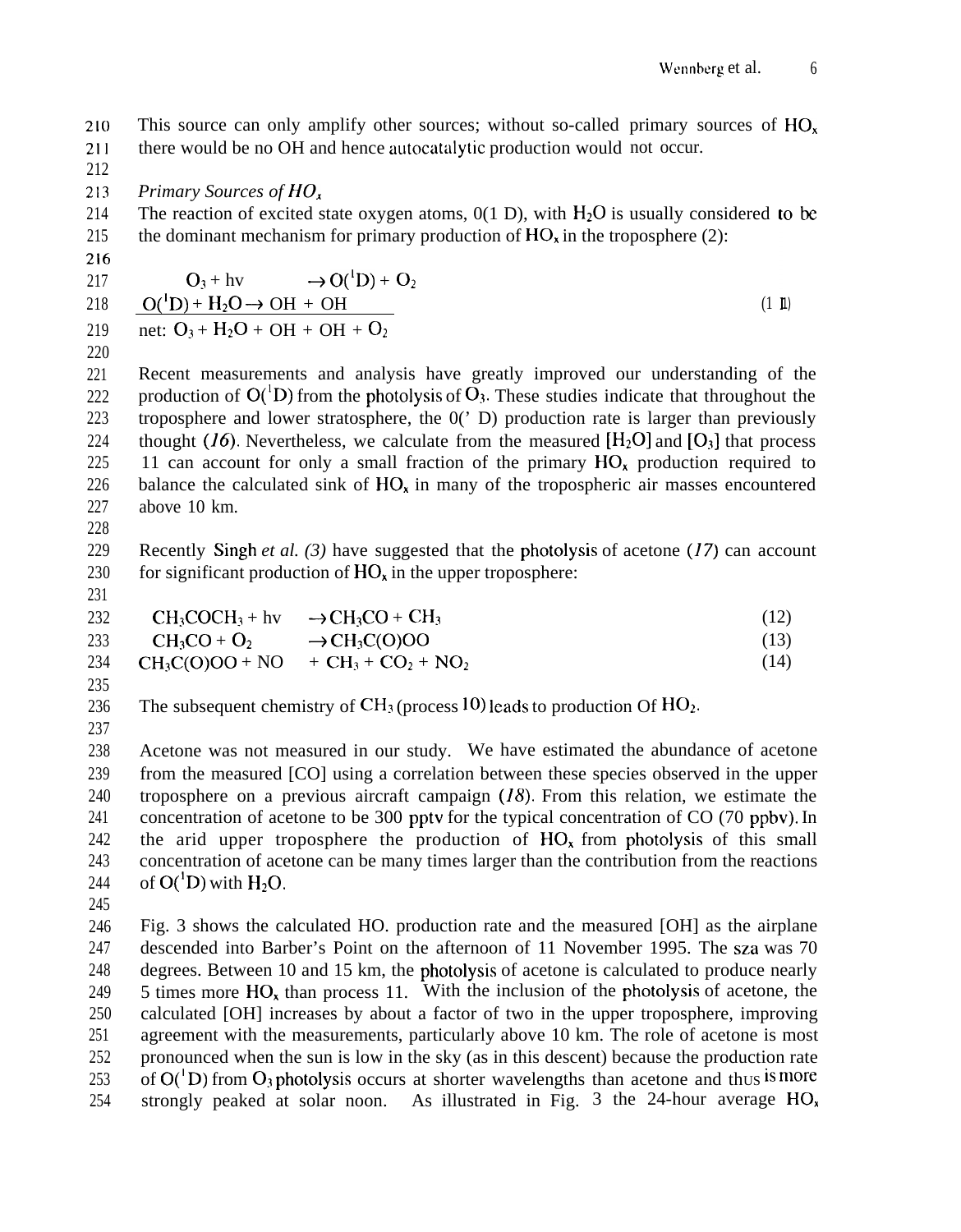255 256 257 258 production rate from ozone photolysis (dashed **blue** line) is significantly larger than the rate calculated for the time of day of this descent. Thus for measurements made at high sun (low sza), particularly those made during the summer, we find that the agreement between calculated and measured  $[HO<sub>x</sub>]$  is less sensitive to the presence of acetone.

259

260 261 262 263 264 265 266 267 268 269 270 27 I 272 273 274 275 Even with the inclusion of acetone in our analysis, the calculated [OH] and  $[H0<sub>2</sub>]$  can sometimes be as much as a factor of 5 smaller than observed (6). This is particularly true of the measurements made during the winter. Early work by Chatfield and Crutzen and a more recent paper by Prather and Jacob suggest that convective transport of peroxides such as  $H_2O_2$  (4) and CH<sub>3</sub>OOH (5,6) may provide a large source of HO<sub>x</sub> in the upper troposphere. Consistent with this theory, the largest differences between calculated and measured [HO.] are correlated with indicators of the recent convective origin of the air such as high relative humidity and elevated  $[CH_3]$  (a short-lived marker of transport from the planetary boundary layer) (6, 19). Recent  $HO_x$  measurements made from the NASA DC-8 aircraft also suggest that  $HO<sub>x</sub>$  precursors are transported in convective events (20). While  $H_2O_2$  is highly water soluble and should be scavenged efficiently in precipitation associated with convective updrafts,  $CH<sub>3</sub>OOH$  is only sparingly soluble (21) and can therefore be transported over larger distances  $(22)$ . Although the transport of CH<sub>3</sub>OOH simply redistributes a  $HO<sub>x</sub>$  reservoir from the lower to the upper troposphere, the impact on the photochemistry in the troposphere is significant because, as discussed below, the amount of  $O_3$  produced per molecule of  $HO_x$  increases with altitude.

276

277 278 279 280 281 282 283 284 285 286 287 288 289 290 The lack of simultaneous measurements of acetone and peroxides leaves uncertainty in our inference of the species responsible for maintaining the large concentrations of  $HO<sub>x</sub>$ measured in the upper troposphere. Further measurements during other seasons and at different locations are needed to investigate whether the conclusions about missing  $HO<sub>x</sub>$ sources are robust globally. Simultaneous measurements of  $HO<sub>x</sub>$ , acetone and the peroxides are clearly required. Nevertheless, the observations described here show that measured [OH] and  $[HO_2]$  cannot be sustained by primary production from the reaction of  $O({}^1D)$  with H<sub>2</sub>O alone (process 11). Photochemical models that include only this source of  $HO_x$  will significantly underestimate [OH] and  $[H0_2]$  in the arid upper troposphere. It is likely that this underestimate of  $[HQ<sub>v</sub>]$  is typical of the entire upper troposphere of the tropics and sub-tropics because the low temperature at and above 10 km generally restricts  $[H,0]$  to less than 100 parts per million by volume (ppmv). Because the major primary source of  $HO_x$  in these air masses is not process 11, the rate of  $O_3$  production does not, to first order, depend on either  $[O_3]$  or  $[H_2O]$ .

291

293

#### 292 **HO., NO, and the 03 production efficiency**

294 295 296 297 298 299 In our measurements, the mixing ratio of NO was usually between 50 and 200 pptv in the upper troposphere. This high concentration is not atypical; previous airborne measurements have shown that in the tropical and middle latitudes, [NO] usually increases with altitude (23). The elevated [NO] in the upper troposphere directly influences the efficiency of  $O_3$  production. This efficiency is often described in terms of the NO chain length (the number of  $O_3$  molecules produced before NO is converted to  $HNO_3$ ). This is a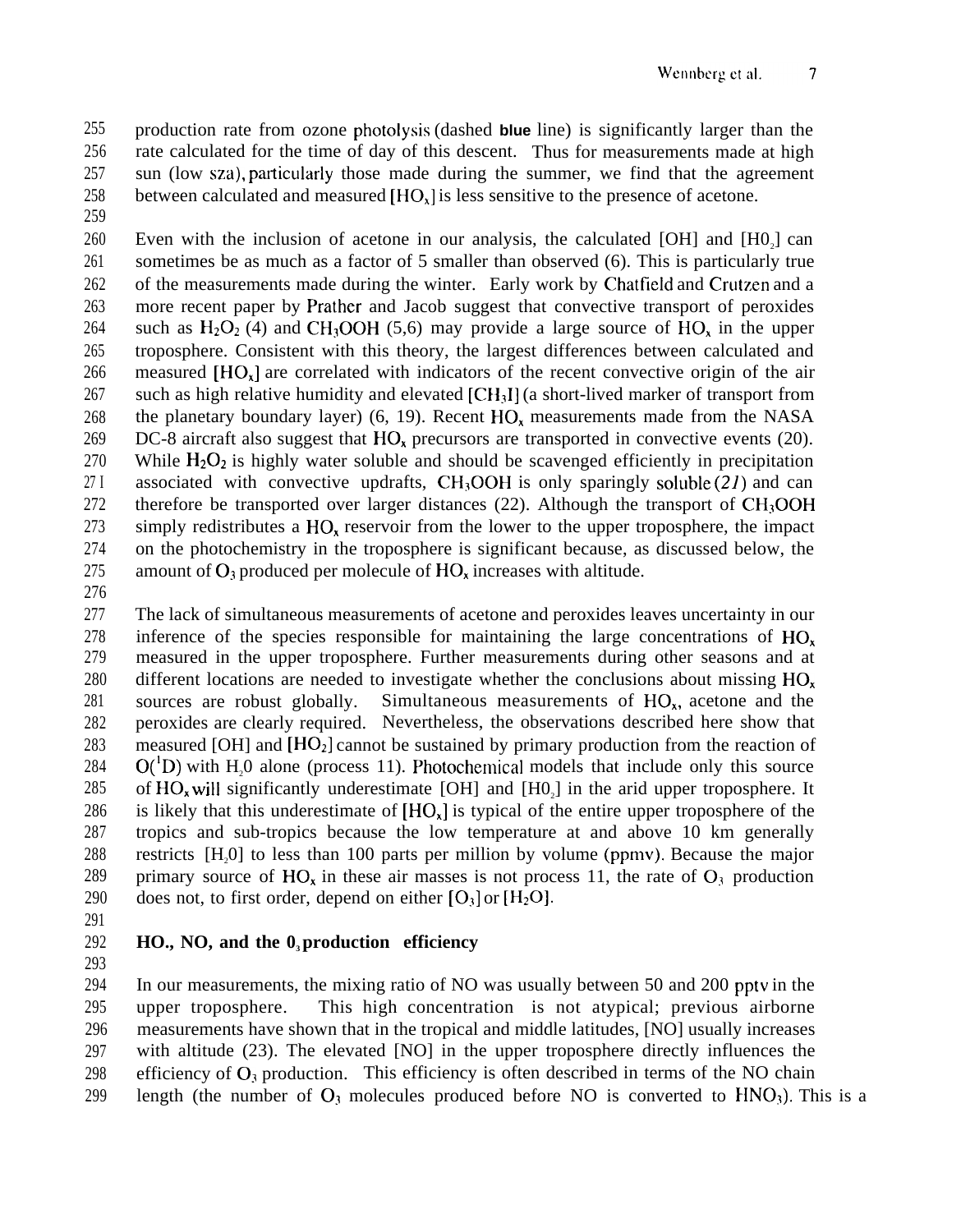300 **30** I 302 303 useful construct for the lower troposphere where most of the nitric acid is removed heterogeneously via rainout or dry deposition to the surface. In the upper troposphere, however, significant recycling of  $HNO<sub>3</sub>$  back to NO occurs via photolysis and reaction with OH. As a result, the NO chain length does not necessarily limit  $O_3$  production.

304

305 306 307 308 309 310 311 312 313 314 315 316 317 The data presented here suggest that the primary sources of hydrogen radicals in much of the upper troposphere are the photolysis of transported  $HO<sub>x</sub>$  precursors other than  $O<sub>3</sub>$  and H<sub>2</sub>O. Thus, the O<sub>3</sub> production efficiency will, in part, be regulated by the HO<sub>x</sub> chain length, (the number of  $O_3$  molecules produced from these transported  $HO_x$  precursors).  $NO$  and  $NO<sub>2</sub>$  are the key species that determine this chain length. As discussed above, NO controls the partitioning within the  $HO<sub>x</sub>$  family; the larger [NO], the smaller the ratio of  $[HO<sub>2</sub>]$  to [OH]. Increases in [NO] therefore lead to a faster rate of cycling within the HO<sub>x</sub> family (reactions 1 and 2) with respect to the major  $HO_x \sin k$  (reaction 5), and as a result, more  $O_3$  is generated from each molecule of  $HO_x$  before it is destroyed. In addition, increases in [NO] also accelerate autocatalytic production of  $HO_{x}$  (process 9 and 10) because this process depends on [OH], which is usually positively correlated with [NO] (Fig. 1). Thus we expect the  $HO_x$  chain length (and therefore the  $O_3$  production rate) to increase rapidly with [NO].

318

319 320 321 322 323 324 325 326 327 328 329 330 The sensitivity of the production rate of  $O_3$  to [NO] is illustrated by data obtained near San Francisco on 2 February 1996. On this flight, the ER-2 encountered an air mass with widely varying [NO] and only small changes in  $[H_2O]$  (70  $\pm$  15 ppmy), [CO] (95  $\pm$  10 ppbv), and  $[O_3]$  (60  $\pm$  10 ppbv). The source of the NO may have been aviation exhaust, as numerous fresh plumes were observed with very high ratios of  $[NO]$  to  $[NO<sub>v</sub>]$  and small spatial extent ( $\lt$  500 m). The non-plume observations illustrate the dependence of  $O_3$ production on [NO]. For these calculations, the production rate of  $O_3$ ,  $P_{O_3}$ , is assumed to equal the rate of reaction 2,  $P_{O_3} = k_2 x$  [H0<sub>2</sub>] x [NO], where  $k_2$  is the rate coefficient for this reaction (12). For very low [NO] (<1 x 108 mol cm<sup>-3</sup>), the HO<sub>x</sub> cycling occurs mostly via the self reaction of  $HO_2$  followed by the photolysis of  $H_2O_2$  and therefore,  $[HO_2]$  is independent of [NO].  $P_{O_3}$  is very low and increases linearly with [NO]. At larger [NO],  $[HO<sub>2</sub>]$  begins to decrease, and  $P<sub>O<sub>3</sub></sub>$  increases more slowly than the rise in [NO].

33 I

332 333 334 335 336 337 338 The calculated response of  $[HO_2]$  and  $P_{O_1}$  to variations in the primary production rate of  $HO<sub>x</sub>$  (Fig. 4), shows clearly that the additional primary  $HO<sub>x</sub>$  sources significantly increase  $P_{Q_1}$ . For all calculated scenarios,  $P_{Q_1}$  is predicted to be inversely correlated with [NO] for  $[N-O] > 5 \times 10^9$  mol cm<sup>-3</sup>, because processes 7 and 8 become important sinks of the hydrogen radicals leading to a reduction in the HO, chain length. Additional atmospheric and laboratory studies detailing the photochemistry of  $HNO<sub>3</sub>$  and  $HNO<sub>4</sub>$  are required to understand better how  $P_{O_3}$  will vary at very high concentrations of NO.

339

340 34 I The response of  $O_3$  production to changes in [NO] illustrated in Fig. 4 is not generic: the response is larger when primary production of  $HO<sub>x</sub>$  is enhanced. Furthermore, the level of

342 NO for which the  $HO_x$  chain length begins to decrease depends on the ratio of  $[NO_2]$  to

343 [NO], which is strongly dependent on temperature and  $[O<sub>3</sub>](24)$ . For these flights, [NO]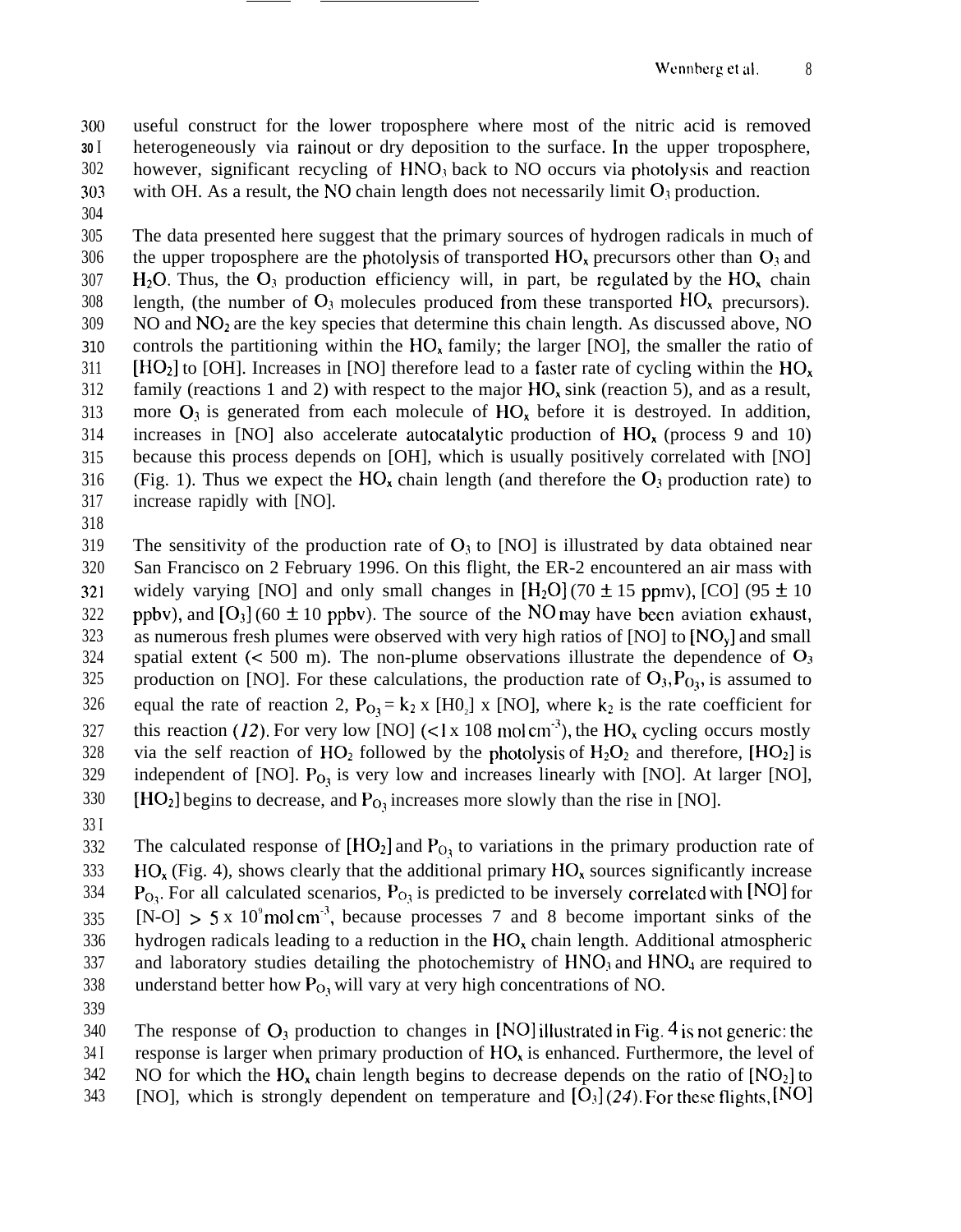344 345 346 347 348 349 350 in the upper troposphere increases with altitude and as a result, the  $HO<sub>v</sub>$  chain length also increases. We calculate that the chain length typically increases from about 5 at -7 km to 10-20 near the tropopause. This long chain length is important for  $O_3$  production only because there is significant  $HO<sub>x</sub>$  production in the upper troposphere fueled by acetone and other transported  $HO_x$  precursors. From the observations of  $[HO_2]$  and  $[NO]$ , we calculate about 1 ppby of  $O_3$  is produced each day in the upper tropospheric air sampled. In some air masses with very high [NO],  $P<sub>O</sub>$ , exceeded 5 ppbv per day.

# 351

## 352 353 **Significance**

354 355 356 357 358 359 360 361 362 363 364 365 366 The measured  $[HO_x]$  suggests that in situ photochemistry occurring in the upper troposphere plays a much more important role than previously thought in determining the concentration of  $O_3$ . Limited observations of the change in tropospheric  $O_3$  since preindustrial times suggest that the increase in  $O_3$  has contributed about 0.4 Wm<sup>-2</sup> to the global mean radiative forcing at the surface  $(25)$ . Because the  $O_3$  changes have occurred mostly in the northern hemisphere, the forcing in this hemisphere may be twice as large. For comparison, the total increases in the global mean forcing from increases in the concentrations of long-lived greenhouse gases (such as  $CO_2$ ,  $N_2O$ , and  $CH_4$ ) is estimated to be 2.45 Wi<sup>n-</sup>2 (25). The measured  $[HO_x]$ ,  $[CO]$ , and  $[NO]$  are consistent with a photochemical production rate for  $O_3$  of about 1 ppby per day in the upper troposphere. Because the upper troposphere is flushed relatively quickly, the data suggest that chemistry occuring in this region may significantly affect the concentration of  $O_3$ throughout the lower atmosphere.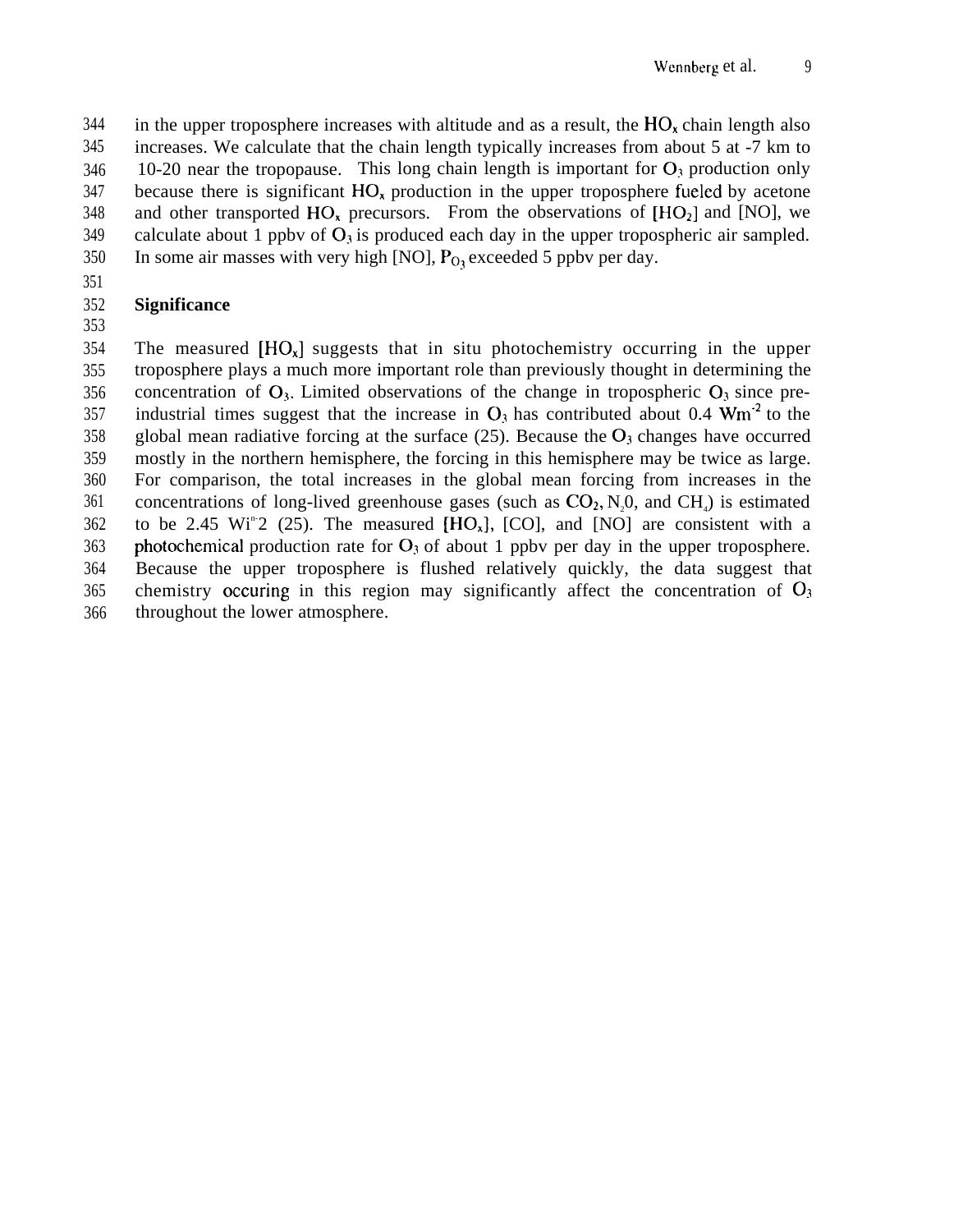- References and Notes
- 
- 1. H. Levy, II, Plmwf. *Space Sci.* **20, 919 ( 1972);** P.J. Crutzen, *Pure Appl. Geophys.* 106, 1385 (1973 ).; J.A. Logan M.J. Prather, S.C. Wofsy, M.B. McElroy, J. *Geophys. Res.* **86, 7210, (198 1);** D.H. Ehhalt, **H.-P. Drone, D. Pope,** *Proc. Royal Soc. Ed.* 97B,
- 17 (1991).
- 2. D. Kley, *Science* 276, 1043 ( 1997).
- 3. H. Singh, e? *al., Nature* **378, 50( 1995).**
- 375 4. R.B. Chatfield and P.J. Crutzen, *J. Geophys. Res.* 89,7111 (1984).
- **5.** M.J. Prather and D.J. Jacob, *Geophys. Res. Let[.,* in press ( 1997).
- 6. L. Jaeg16 et al., Geophys. Res. *Lett.,* in press ( 1997).
- 7. G. Brasseur, J.-F. Miiller, and C. Granier, J. *Geophys. Res.* **101, 1423 (1996).**
- 8. The data set described here was obtained during the Stratospheric TRacers of Atmospheric Transport (STRAT) campaign. The instrumentation complement is similar to that which has been flown previously. OH and  $HO<sub>2</sub>$  were measured by laser induced fluorescence [P.O. Wennberg *et al., Rev. Sci. Inst.* 65, 1858 (1994); P.O. 383 Wennberg *et al., J. Atmos. Sci.* 52, 3413 (1995)]; NO and NO<sub>v</sub>(13) by 384 chemiluminescence [D. W. Fahey et al., *Nature* 363, 509 (1993)]; H<sub>2</sub>0 by 385 photofragment spectroscopy [E.M. Weinstock et cd., Rev. Sci. Inst. 65, 3544 ( 1994)]; 386 O<sub>3</sub> by absorption spectroscopy [M.H. Proffitt and R.J. McLaughlin, *Rev. Sci. Inst.*, 54 1719 (1983)]; CO and CH4 by diode laser absorption spectroscopy [C.R. Webster, R.D. May, C.A. Trimble, R.G. Chave, J. Kendall, *Applied Optics 33,454 ( 1991 )];* and hydrocarbons by gas chromatography [L.E. Heidt, J.F. Vedder, W.H. Pollock, R.A. Lueb, B.E. Henry, *J. Geophys. Res.* **94, 11599 (1989)]. Measurements of the** spectrally resolved radiation field were made with a ultraviolet-visible spectroradiometer [C.T. McElroy, *Geophys. Res. Lett.* **22, 1361 (1995)]. Aerosol** surface area was measured with a focused-cavity aerosol spectrometer [J. C. Wilson *et* al., *Science,* **261 1140 (1993)].**
- 9. C.C. Wang and L.I. Davis Jr., *Phys. Rev. Lett.,* 32, 349 (1974); D.D. Davis, W. Heaps, T. McGee, *Geophys. Res. Lett. 3, 331* (1976). G.P. Smith and D.R. Crosley, *J. Geophys. Res.,* **95, 16427 (1990); M.K. Dubey, T.F. Hanisco, P.O Wennberg, J.G.** Anderson, *Geophys. Res. Lett.* 23, 3215 (1996) provide more detail about the interference.
- 400 10. The photochemical model used in this work is described by L. Jaeglé *et al.* (6). For the analysis described here, [NO] is fixed in the model to match the observed 402 abundance. Photolysis rates used in this study were computed using a six-stream 403 radiative transfer model constrained by the observed  $O_3$  column and albedo. The 404 model reproduces the photolysis rate of  $NO_2$  and  $O_3(\rightarrow O(^1D))$  calculated from the measured spectrally-resolved radiance to within 10 and 30 percent, respectively. The 406 model calculates the steady-state concentrations of 50 species, including  $HO_2$ , OH, 407 H<sub>2</sub>O<sub>2</sub>, O<sup>1</sup>D, CH<sub>3</sub>O, CH<sub>3</sub>O, CH<sub>3</sub>O<sub>2</sub>, CH<sub>3</sub>OOH, NO<sub>2</sub>, NO<sub>3</sub>, N<sub>2</sub>O<sub>5</sub>, HNO<sub>2</sub>, HNO<sub>4</sub>, HNO<sub>3</sub>, and peroxyacetylnitrate (PAN).
- 11. R.C. Cohen *et al., Geophys. Res. Lett. 21, 2539 ( 1994);* P.O. Wennberg et *al., Science* 266,398 ( 1994).
- 12. W.B. DeMore et *al., Jet Propul. Lab. Publ. 97-4 ( 1997).*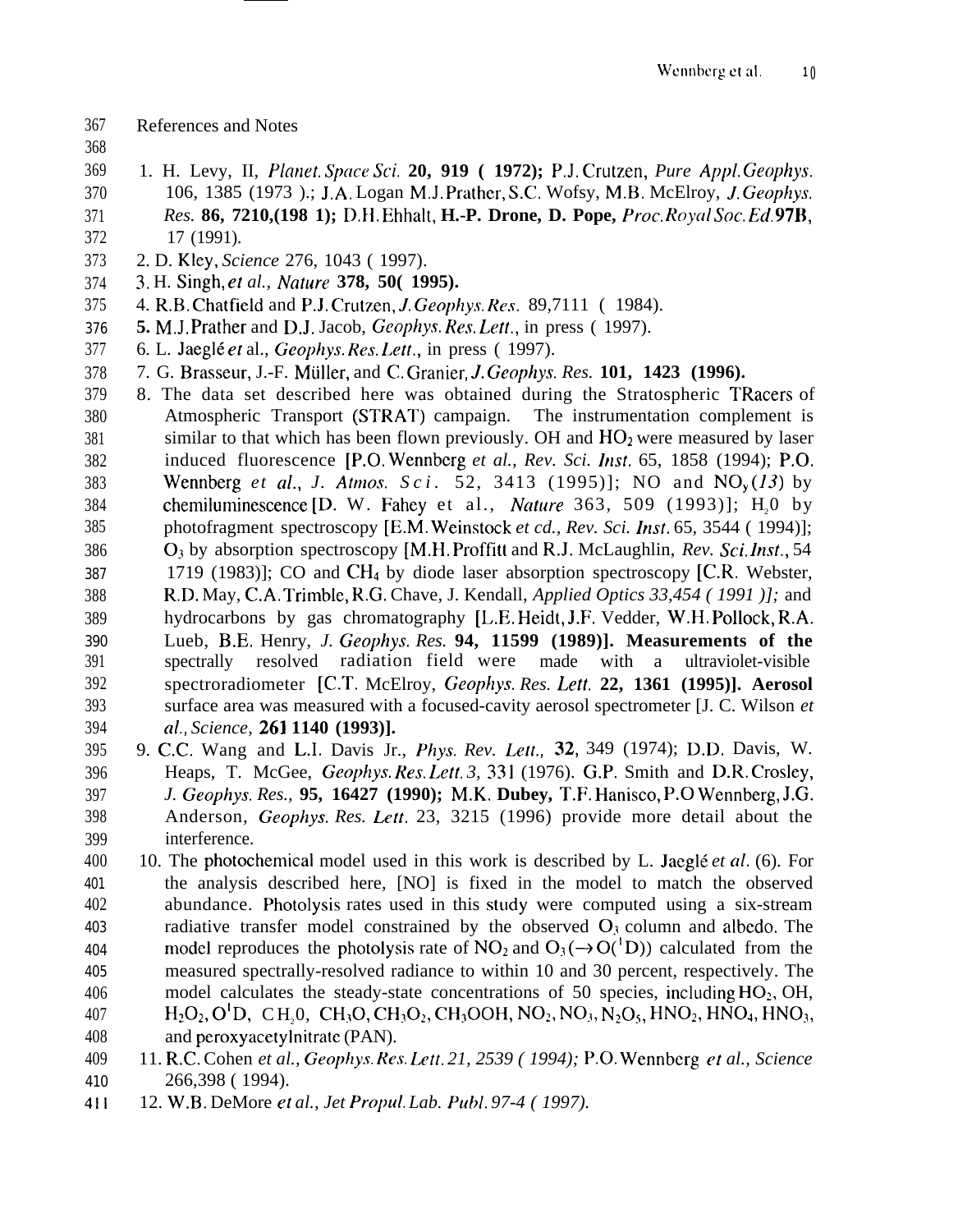- 412 13. The sum of reactive nitrogen species (NO<sub>v</sub>) is the concentration of NO +  $NO_2 + NO_3 +$ 413 2 x N<sub>2</sub>O<sub>5</sub> + ClONO<sub>2</sub> + nitric acid (HNO<sub>3</sub>) + peroxynitric acid (HNO<sub>4</sub>) + all organic 414 nitrates such as PAN. It was measured on the ER-2 by the catalytic conversion of 415 these species to NO. Some other molecules such as  $HCN$  and  $NH<sub>3</sub>$  can interfere with 416 this technique [D.W. Fahey, C.S. Eubank, G. Hubler, F.C. Fehsenfeld, J. *Atmos.* 417 *Chem. 3, 435 (1985);* D.A.V. Klincr, B.C. Daubc, J.D. Burley, S.C. Wofsy, J. 418 Geophys. *Res.* **102 10759 (1997)]. For the measurements** discussed here, the 419 concentration of  $NO<sub>v</sub>$  was sufficiently high and the sensitivity to these interferences 420 was sufficiently low that the measurement of  $NO<sub>v</sub>$  is not subject to significant error. 421 14. When the concentration of NO is low  $(< 50$  pptv), the reaction of HO<sub>2</sub> with CH<sub>3</sub>OO 422 reduces the  $HO_x$  source from the oxidation of methane and other hydrocarbons.
- 423 15. Although the rate constant for OH reacting with  $CH<sub>4</sub>$ , k<sub>9</sub>, can be significantly slower 424 than the rate constant for OH reacting with other hydrocarbons, the abundance of 425 methane is so large (1.8 ppmv) that the rate of reaction 9 ( $k_9$  x [CH<sub>4</sub>] x [OH]) vastly 426 exceeds that of the other hydrocarbons. For example, although OH reacts with 427 propane 1000 times faster than with CH4, the measured concentration of methane was 428 typically 50,000 to 100,000 times greater than that of propane in the upper 429 troposphere.
- 430 16. H.A. Michelsen et al., *Geophys. Res. Left.* **21, 2227 (1994); K. Takahashi, Y.** 431 Matsumi, M. Kawasaki, *J. Phys. Chem.* **100,** *4084* (1996); E. Silvente, R.C. Richter, 432 M. Zheng, E.S. Saltzman, A.J. Hynes, *Chem. Phys. Let(.* 264309 (1997); S.M. Ball, 433 G. Hancock, S.E. Martin, J.C. Pinot de Moira, *ibid* 264531 (1997); R.K. Talukdar et 434 *al., Geophys. Res. Lett. 241091* (1997).
- 435 17. S.A. McKeen *et al., Geophys. Res. Lett,* in press ( 1997).
- 436 18. The correlation of CO with acetone was determined from measurements of these 437 species during the PEM-West (B) DC-8 campaign: Acetone (pptv) = 6.1 x CO (ppbv) 438 - 127 (17). This relationship may not be robust given the large uncertainty in our 439 understanding of the budget of acetone [H. B. Singh *et al., J. Geophys. Res.,* 99 1805 440 (1994)].  $HO_x$  measurements during STRAT suggests that this relationship likely 441 overpredicts acetone in the lower stratosphere. In the middle and upper troposphere, 442 however, the Singh *et al.* data suggest a surprisingly small variation for acetone. The 443 efficiency of acetone as a HO. source depends strongly on the ratio of NO to NO<sub>2</sub> 444 because the reaction of  $CH_3C(O)OO$  with  $NO_2$  forming PAN competes with reaction 445 14. In the upper troposphere, because the ratio of NO to  $NO<sub>2</sub>$  is large and because it 446 is readily photolyzed, PAN is calculated to be a relatively small fraction of the total 447  $NO_v (17)$ .
- 448 19. I. Folkins et *al., Geophys. Res. Lett.,* in press ( 1997)
- 449 20. W.H. Brune *et al.,* accepted for publication, *Geophys. Res. Lett. (1997);* L. Jaeg16 *et* 450 d., accepted for publication, Geophys. Res. *Lett. ( 1997).*
- 451 21. D.W. O'Sullivan, M. Lee, B.C. Noone, B.G. Heikes, J. *Phys. Chern.* **100,** 3241 452 (1996).
- $453$  22. Previous comparisons of calculated and observed concentrations of CH<sub>3</sub>OOH in the  $454$  upper troposphere are consistent with a large source of  $CH<sub>3</sub>OOH$  from deep 455 convection [D.J. Jacob *et al., J. Geophys. Res.,* **101** 24235 ( 1996)].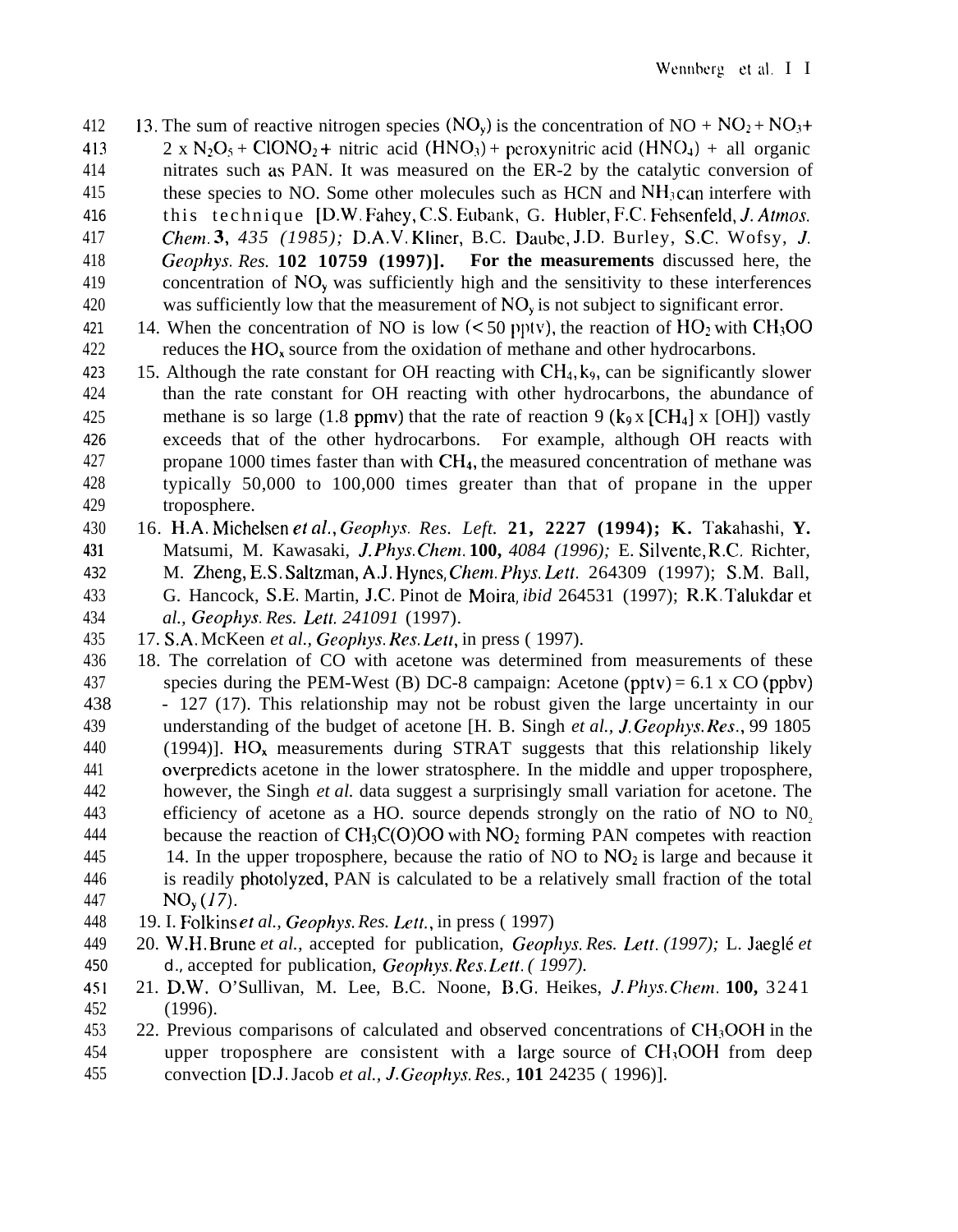- 23. J. Bradshaw, S. Smyth, S.C. Liu, D.D. Davis, R.E. Newell, *Rev. Geophys.,* in press (1997).
- 458 24. During the daytime, NO and  $NO<sub>2</sub>$  are interconverted on a time scale of less than 2 459 minutes due to the fast photolysis rate of  $NO_2 (J_{NO2})$ . Assuming that the rate of 460 photolysis of N0<sub>2</sub> is balanced by the reaction of NO with  $0_3$  and  $HO_2$  we can estimate 461 that  $[NO_2] = [NO] x ( (k_{O_1+NO})[O_3] + (k_{HO_2+NO})[HO_2] + J_{NO_2}.$
- 25. Intergovernmental Panel on Climate Change, Climate Change: *Radiative Forcing of Climate Change: The Scientific Assessment* (Cambridge Univ. Press, New York, 1994); For more detail on the radiative effects of tropospheric ozone see J. Hansen, M. Sate, R. Ruedy *J. Geophys. Res.* **102, 6831 (1997); A.A. Lacus, D.J. Wuebbles,**
- **J.A. Logan,** *J. Geophys. Res.* 95,9971 (1990);
- 26. We thank the pilots and ground crew of the NASA ER-2 Aircraft. We thank the STRAT mission scientists, Steve Wofsy of Harvard University and Paul Newman of NASA GSFC, for their efforts in obtaining this data set. Kathy Wolfe, Jim Barrilleaux, **Estelle** Condon, Steve Hipskind, Michael Craig, Steven Gaines, Joe Goosby, and Quincy Allison provided excellent logistical support for this field effort. We acknowledge Richard Lueb, Verity Stroud, and Heidi Krapfl for their efforts on the whole air sampler data set. A portion of the research described in this paper was carried out by the Jet Propulsion Laboratory, California Institute of Technology, under contract with NASA. Pantial support for analysis of the STRAT data set was provided by a grant from the National Science Foundation (ATM 9612282). The STRAT program was supported by NASA through the Upper Atmosphere Research and the Atmospheric Chemistry Modeling and Analysis Programs and by the Atmospheric 479 Effects of Aviation Project, We thank the officers of these programs, Michael Kurylo, Howard Wesoky, Jack Kaye, Randall Friedl, , Dean Peterson, and Philip DeCola for their support.
- 
-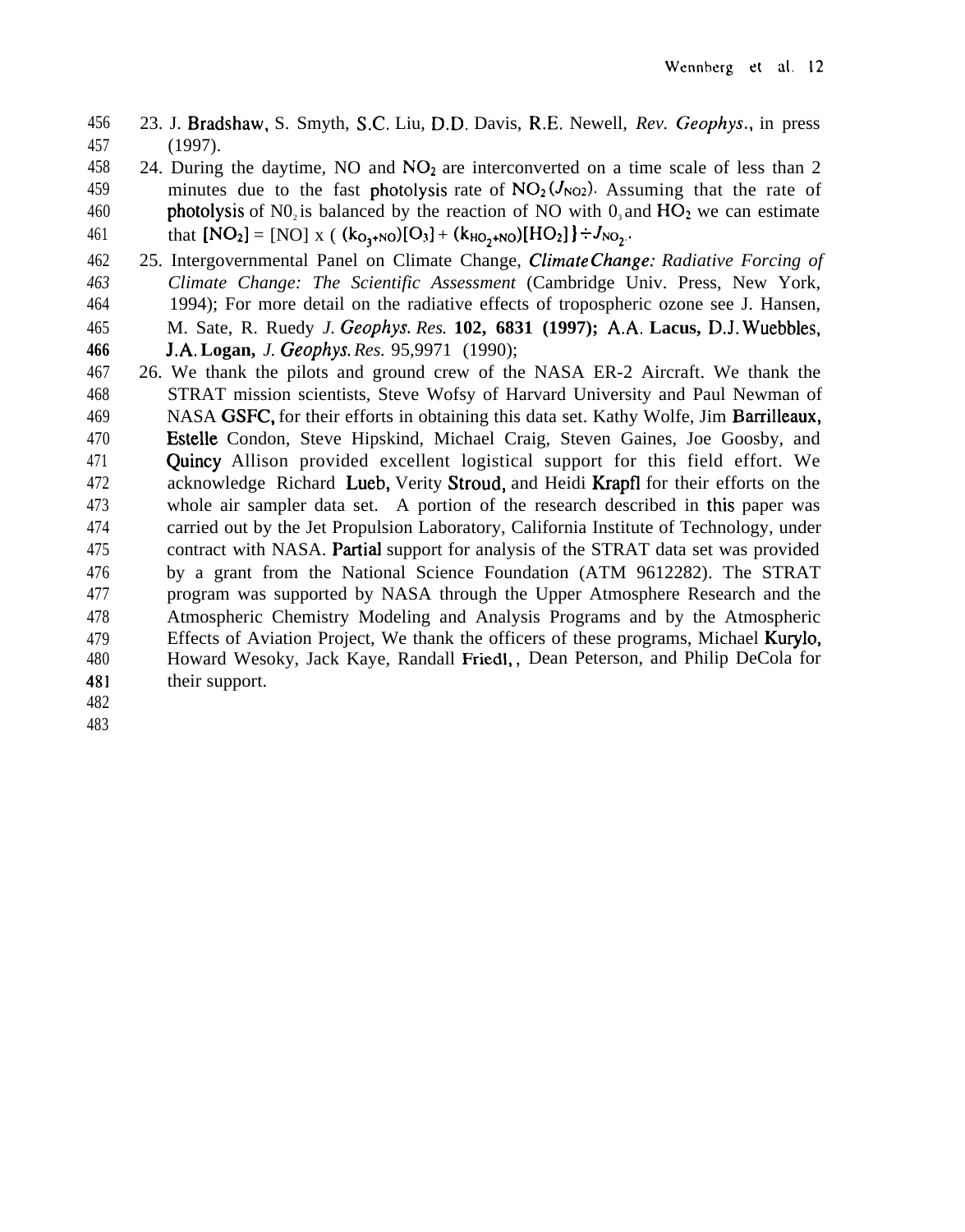484 485 486 487 488 489 490 491 Fig. 1. Sunrise measurements of NO (A) and OH (B). The measurements have been filtered with a 1-minute running median. A photochemical model, constrained by the observed abundance of NO, CO and long-lived species such as  $O_3$  and  $H_2O$ , has been used to calculate OH. Although the structure in measured [OH] (driven by the variation in NO), is mirrored in the calculation (B, gray line), the absolute magnitude is significantly smaller. This model scenario assumes that the source of the hydrogen radicals is limited to simple  $O_3$ , H,0, and CH<sub>4</sub> photochemistry. At sunrise, the concentration of NO increases more rapidly than OH due to the rapid photolysis of its source,  $N_0$ .

492

493 494 495 496 497 498 499 500 sol 502 503 Fig. 2. The partitioning of  $HO<sub>x</sub>$  in the upper troposphere. The processes which produce  $O_3$  in the troposphere determine the ratio of  $[HO_2]$  to  $[OH]$  (reactions 1 and 2). The agreement between the measured and calculated ratio is much better than could be expected given the uncertainty in the thermal rate coefficients (+120% - 70%) for these reactions and the measured ratio  $(\pm 20\%)$ . For example, shown on this plot as dashed lines are the calculated ratios determined by adjusting the rate constant for reaction 1 to its 10 uncertainty limits (12). This figure includes data for which NO and OH are more than 10 times above their detection limit (50, and 0.25 pptv respectively). In addition, to ensure that the partitioning is not influenced by production or loss of  $HO<sub>x</sub>$ , only data where the calculated HO, cycling rate is significantly faster than the calculated rate of  $HO<sub>x</sub>$ destruction (and therefore HO, production) is shown.

504

505 506 507 508 509 510 511 512 513 514 515 516 517 Fig 3. The production rate of  $HO_{x}(A)$  and the concentration of OH (B) on 7 November 1995. (A) As shown in blue, the HO<sub>x</sub> production rate from the reaction of  $O(^1D)$  with H<sub>2</sub>O (process 11), drops by orders of magnitude between 7 km and the tropopause following the drop in the mixing ratio of  $H_2O$ . **Shown** in red is an estimate of the  $HO_x$  production rate from photolysis of acetone, which recent measurements have shown is ubiquitous in the upper troposphere. Both the instantaneous production rates (solid lines) and the 24 hour average rates (dashed lines) are shown. (B) Without the acetone source, the measured [OH], shown here filtered with a 30-sec running median, and  $[H0<sub>2</sub>]$  (not shown) are underpredicted by about a factor of 2 between 12 km and the tropopause. Even with acetone,  $[HO_x]$  is often underpredicted. For example at the bottom of this profile, measured OH concentrations are 20-10070 larger than calculated. Typical of all the observations, the agreement between calculated and measured [OH] is excellent in the stratosphere.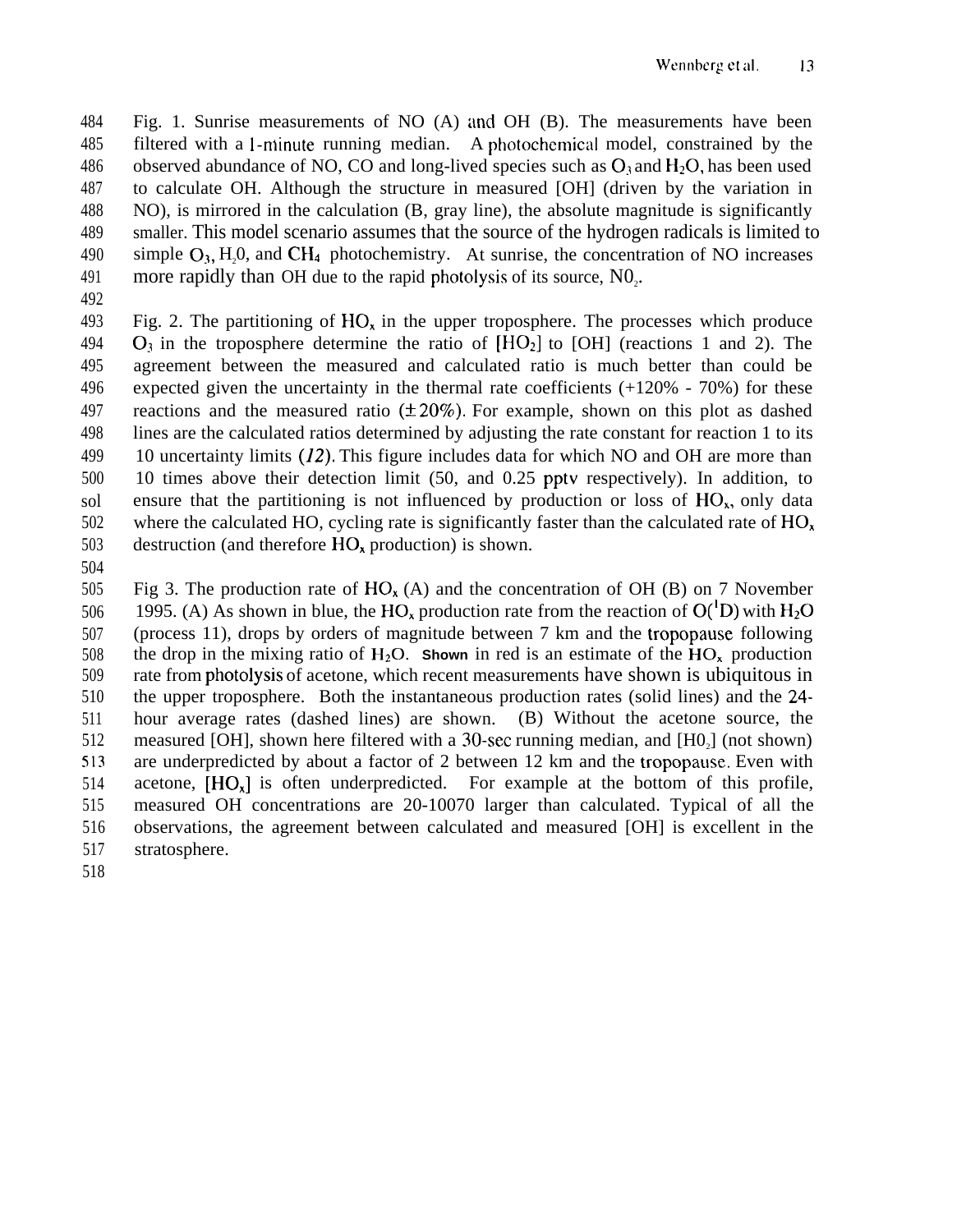**519 520 52 I 522** 523 524 525 526 527 528 529 530 531 532 533 534 Fig. 4. The relationship between  $O_3$  production and NO. Measurements made on 2 February 1996 illustrate how the  $O_3$  production rate depends on NO. At 240mb (10.7) km),large variability in NOwas observed. Numerous aircraft plumes with very high [NO] (> lppbv) were also sampled at this altitude. Because the photochemistry within the plumes is far from photochemical equilibrium, only data obtained in the background atmosphere are shown here. To exclude the plumes, the data was sorted for  $NO/NO<sub>v</sub>$  c 0.3 and for times when the concentration of NO changed by less than 50 pptv per second (corresponding to 210 m spatial extent). Three model curves illustrate how  $[HO<sub>2</sub>] (A)$ and the  $O_3$  production rate (B) vary as a function of assumptions about the production rate of HO.. In blue, acetone is assumed to be zero; the primary  $HO_x$  source is limited to production from the reaction of  $O(^1D)$  with H<sub>2</sub>0. In red, acetone is assumed to be present at 400 ppty  $(I8)$ . In green is shown a calculation where we have increased the primary  $HO_x$  source to a value consistent with the  $HO_y$  observations. At very high [NO] the calculations predict that  $O_3$  production will be anticorrelated with [NO] because the  $HO<sub>x</sub>$ chain length becomes shorter as the large concentration of  $NO<sub>2</sub>$  increases the  $HO<sub>x</sub>$  sink via processes 7 and 8.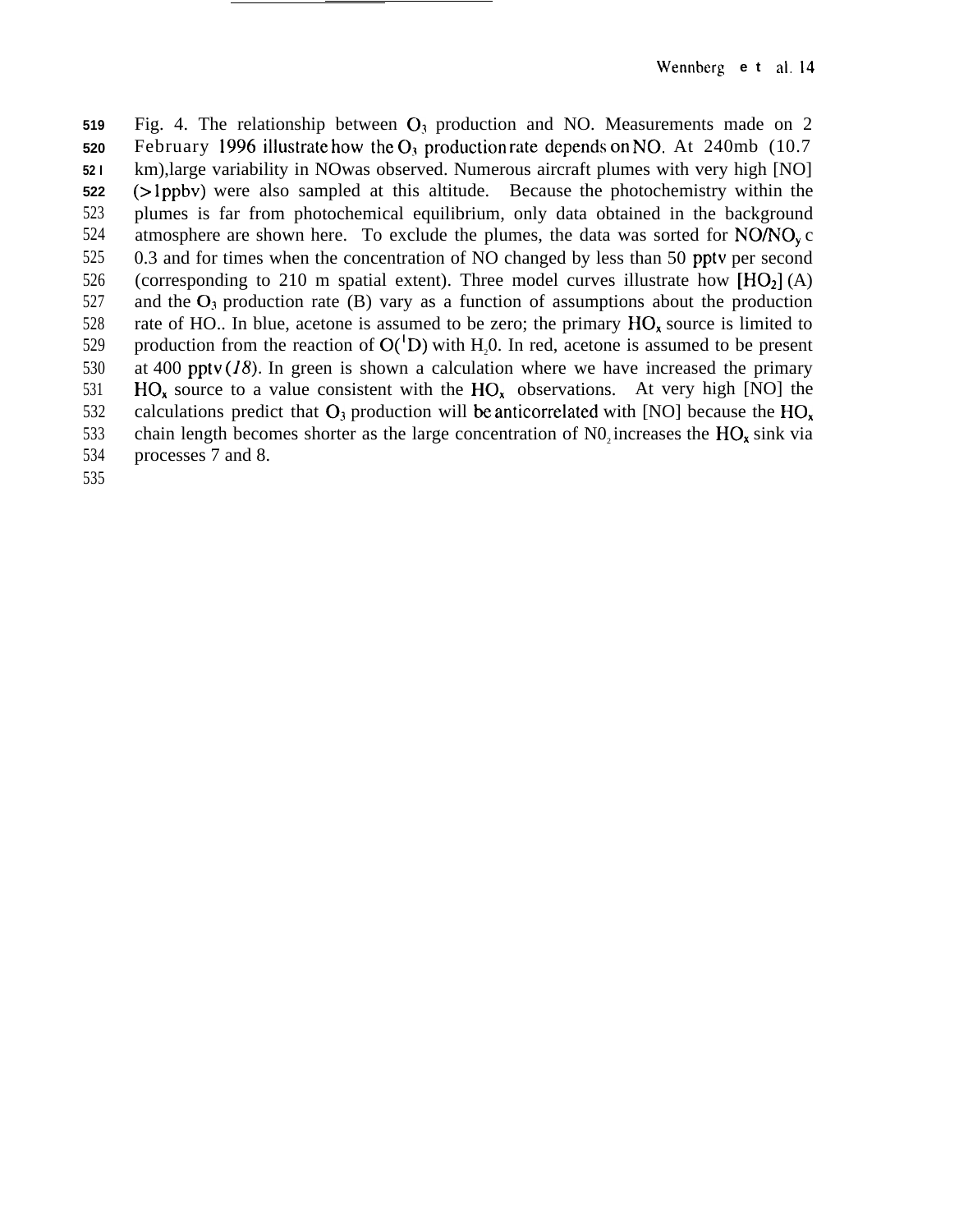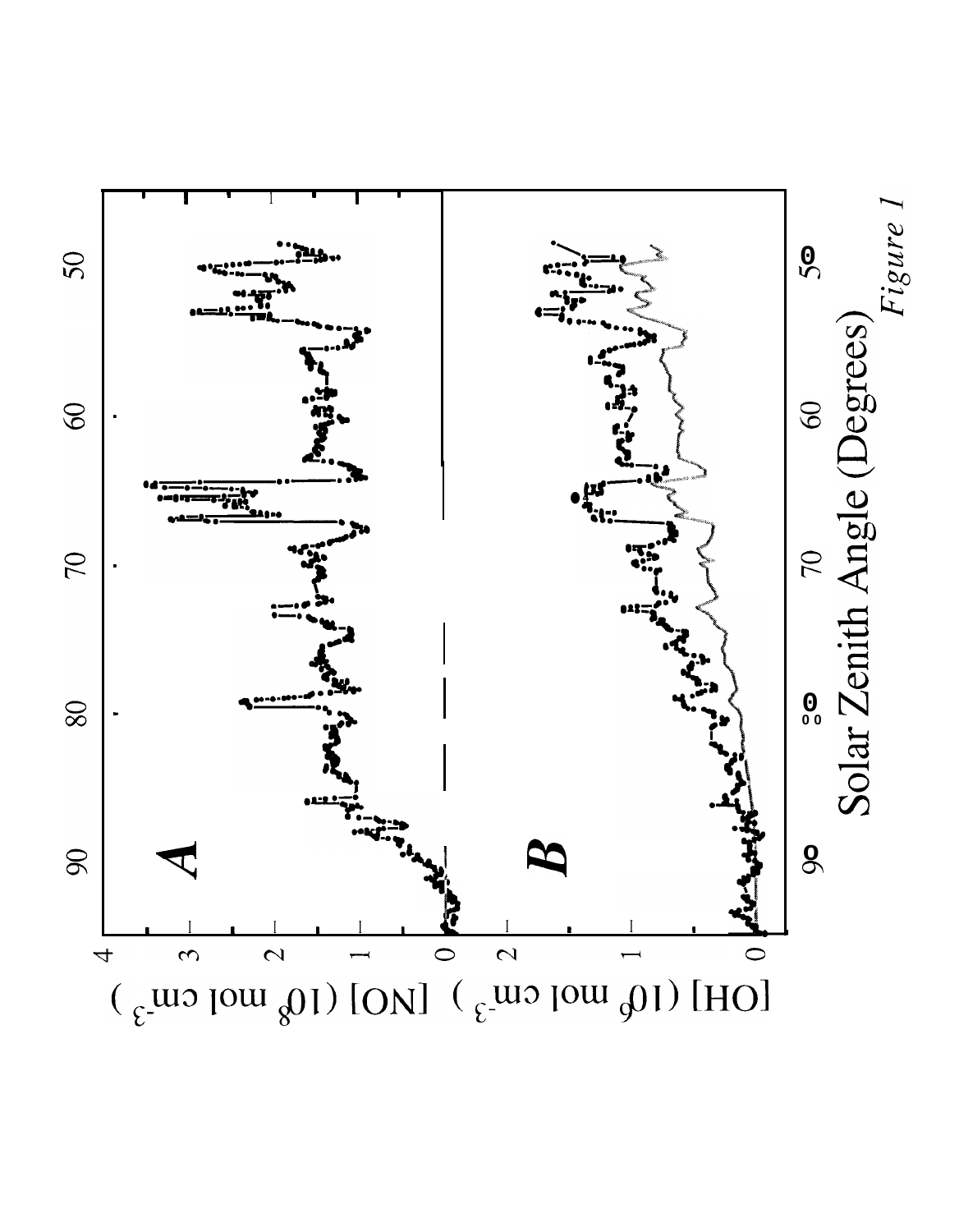

Figure 2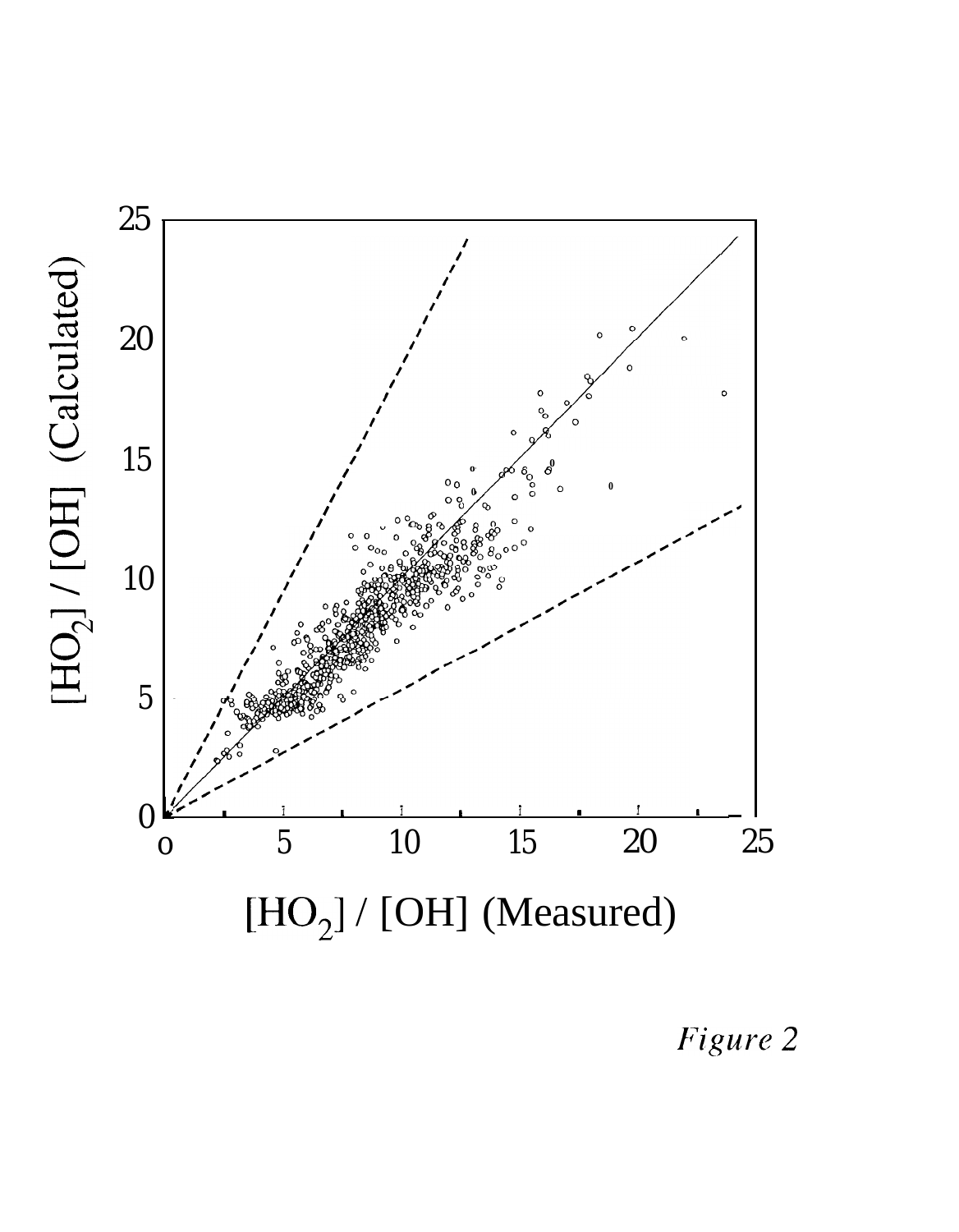

Altitude (km)

Figure 3